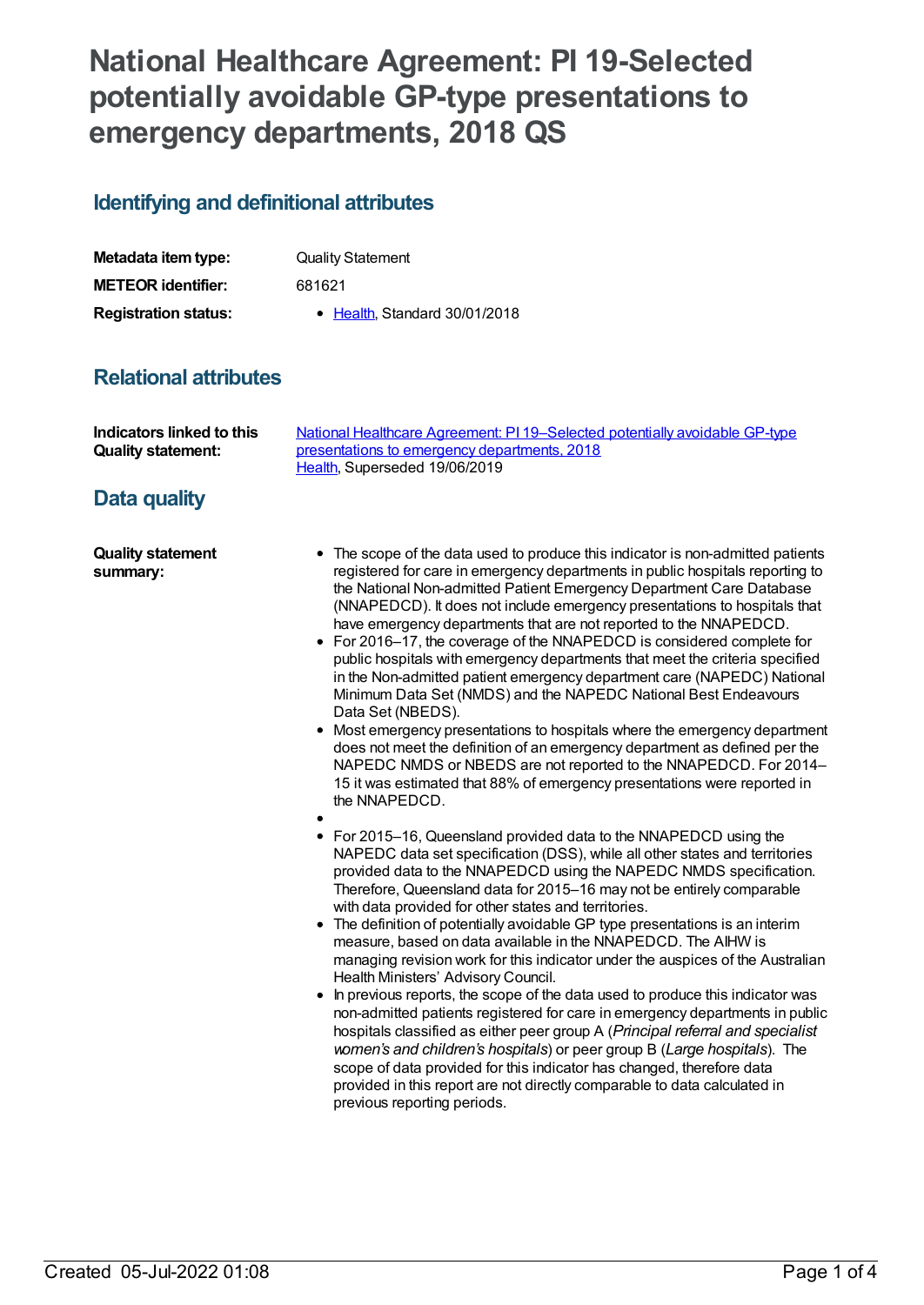| Institutional environment: | The Australian Institute of Health and Welfare (AIHW) is a major national agency set<br>up by the Australian Government under the <b>Australian Institute of Health and</b><br>Welfare Act 1987 to provide reliable, regular and relevant information and statistics<br>on Australia's health and welfare. It is an independent corporate Commonwealth<br>entity governed by a management board, and accountable to the Australian<br>Parliament through the Health portfolio. |
|----------------------------|--------------------------------------------------------------------------------------------------------------------------------------------------------------------------------------------------------------------------------------------------------------------------------------------------------------------------------------------------------------------------------------------------------------------------------------------------------------------------------|
|                            | The AIHW aims to improve the health and wellbeing of Australians through better<br>health and welfare information and statistics. It collects and reports information on a<br>wide range of topics and issues, ranging from health and welfare expenditure,<br>hospitals, disease and injury, and mental health, to ageing, homelessness,<br>disability and child protection.                                                                                                  |
|                            | The Institute also plays a role in developing and maintaining national metadata<br>standards. This work contributes to improving the quality and consistency of<br>national health and welfare statistics. The Institute works closely with governments<br>and non-government organisations to achieve greater adherence to these<br>standards in administrative data collections to promote national consistency and<br>comparability of data and reporting.                  |
|                            | One of the main functions of the AIHW is to work with the states and territories to<br>improve the quality of administrative data and, where possible, to compile national<br>datasets based on data from each jurisdiction, to analyse these datasets and<br>disseminate information and statistics.                                                                                                                                                                          |
|                            | The <b>Australian Institute of Health and Welfare Act 1987</b> , in conjunction with<br>compliance to the <i>Privacy Act 1988</i> (Commonwealth), ensures that the data<br>collections managed by the AIHW are kept securely and under the strictest<br>conditions with respect to privacy and confidentiality.                                                                                                                                                                |
|                            | For further information see the <b>AIHW</b> website. Data for the NNAPEDCD were<br>supplied to the AIHW by state and territory health authorities under the terms of the<br>National Health Information Agreement (see the following links):                                                                                                                                                                                                                                   |
|                            | /content/index.phtml/itemld/182135                                                                                                                                                                                                                                                                                                                                                                                                                                             |
|                            | The state and territory health authorities received these data from public hospitals.<br>States and territories use these data for service planning, monitoring and internal<br>and public reporting. Hospitals may be required to provide data to states and<br>territories through a variety of administrative arrangements, contractual<br>requirements or legislation.                                                                                                     |
| <b>Timeliness:</b>         | The reference period for these data is 2016-17.                                                                                                                                                                                                                                                                                                                                                                                                                                |
| <b>Accessibility:</b>      | The AIHW provides a variety of products that draw upon the NNAPEDCD.<br>Published products available on the AIHW website include the Emergency<br>department care: Australian hospital statistics series of reports with associated<br>Excel tables. These products may be accessed on the AIHW website at:<br>http://www.aihw.gov.au/hospitals/                                                                                                                               |
| Interpretability:          | Metadata information for the NAPEDC NMDS and the NAPEDC DSS/NBEDS are<br>published in the AIHW's online metadata repository, METeOR, and the National<br>health data dictionary.                                                                                                                                                                                                                                                                                               |
|                            | The National health data dictionary can be accessed online at:<br>/content/index.phtml/itemld/268110                                                                                                                                                                                                                                                                                                                                                                           |
|                            | The data quality statement for the 2015–16 NNAPEDCD can be accessed on the<br>AIHW website at: /content/index.phtml/itemld/659714                                                                                                                                                                                                                                                                                                                                              |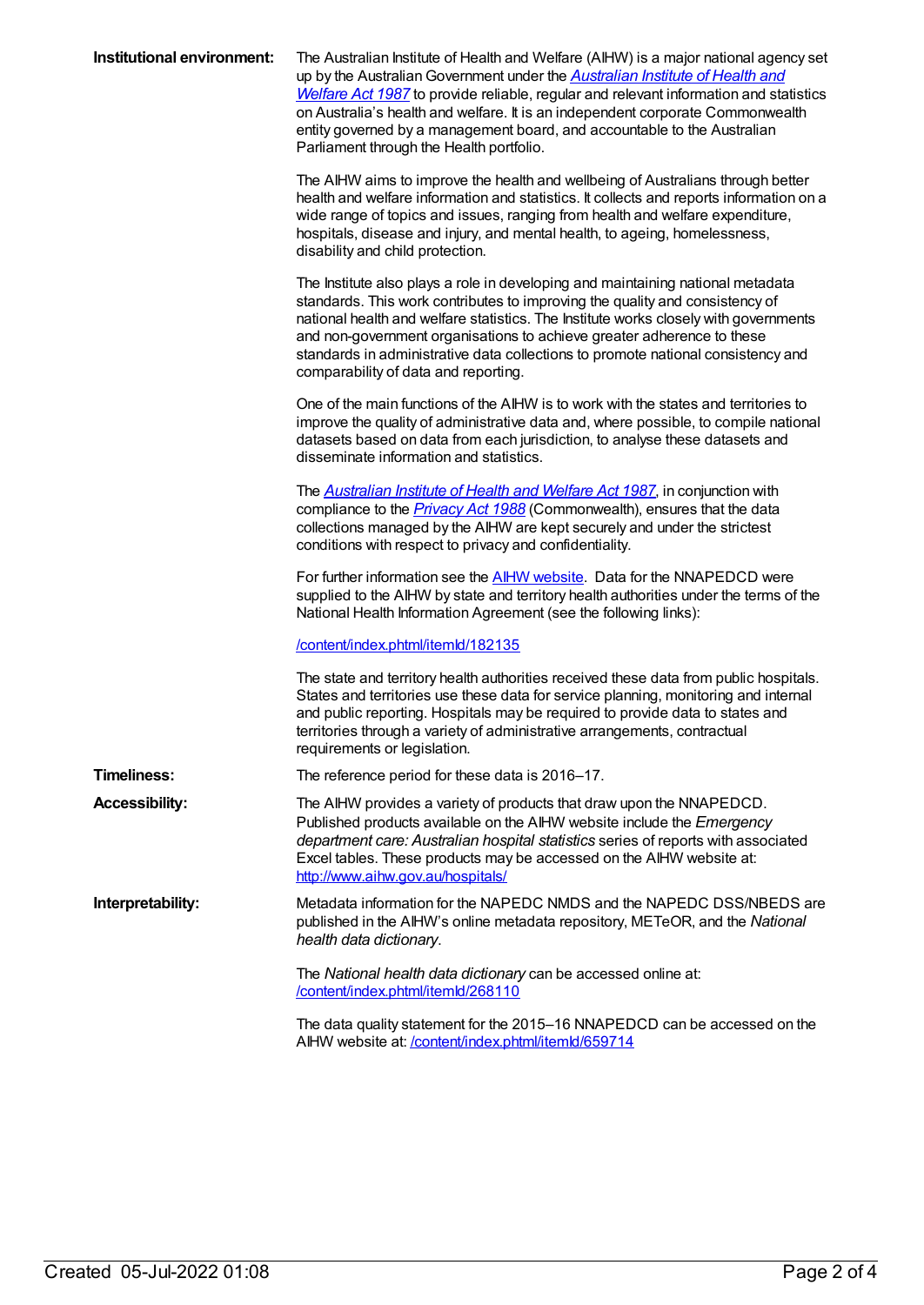**Relevance:** The purpose of the NNAPEDCD is to collect information on the characteristics of emergency department care (including waiting times for care) for non-admitted patients registered for care in emergency departments in public hospitals. For the years 2003–04 to 2012–13 inclusive, the scope of the NNAPEDCD was public hospitals classified as either peer group A (*Principal referral and specialist women's and children's hospitals*) or B (*Large hospitals*). Hospitals other than these could also supply data. In 2012–13, hospitals in peer groups A and B provided about 86% of all public hospital emergency presentations.

> From 2013–14, the scope of the NNAPEDCD was patients registered for care in emergency departments in public hospitals where the emergency department meets the following criteria:

- purposely designed and equipped area with designated assessment, treatment and resuscitation areas
- ability to provide resuscitation, stabilisation and initial management of all emergencies
- availability of medical staff in the hospital 24 hours a day
- designated emergency department nursing staff 24 hours per day 7 days per week, and a designated emergency department nursing unit manager.

The data presented here are not necessarily representative of the hospitals not included in the NNAPEDCD.

For 2015 and previous reporting periods, the indicator included only peer group A (*Principal referral and specialist women's and children's hospitals*) and peer group B (*Large hospitals*). For the 2016, 2017 and this 2018 reporting period, the scope of the indicator has been increased to all public hospitals reporting to the NAPEDC NMDS or the NAPEDC DSS or NBEDS. It is not possible to provide comparable data for the years prior to 2013–14. Any comparison of data over time should take into account changes in scope, coverage and administrative and reporting arrangements.

For 2013–14, 2014–15, 2015–16 and 2016–17, the coverage of the NNAPEDCD collection is considered complete for public hospitals with an emergency department meeting the criteria above. Most emergency presentations to hospitals where the emergency department does not meet the definition of an emergency department as defined above are not reported to the NNAPEDCD. For 2014–15 it was estimated that 88% of emergency presentations were reported in the NNAPEDCD.

The definition of potentially avoidable GP-type presentations is an interim measure, based on data available in the NNAPEDCD. The AIHW is managing revision work for this indicator under the auspices of the Australian Health Ministers' Advisory Council.

**Accuracy:** States and territories are primarily responsible for the quality of the data they provide. However, the AIHW undertakes extensive validations on data. Data are checked for valid values, logical consistency and historical consistency. Where possible, data in individual data sets are checked against data from other data sets. Potential errors are queried with jurisdictions, and corrections and resubmissions may be made in response to these queries. The AIHW does not adjust data to account for possible data errors or missing or incorrect values.

> Comparability across jurisdictions may be impacted by variation in the assignment of triage categories.